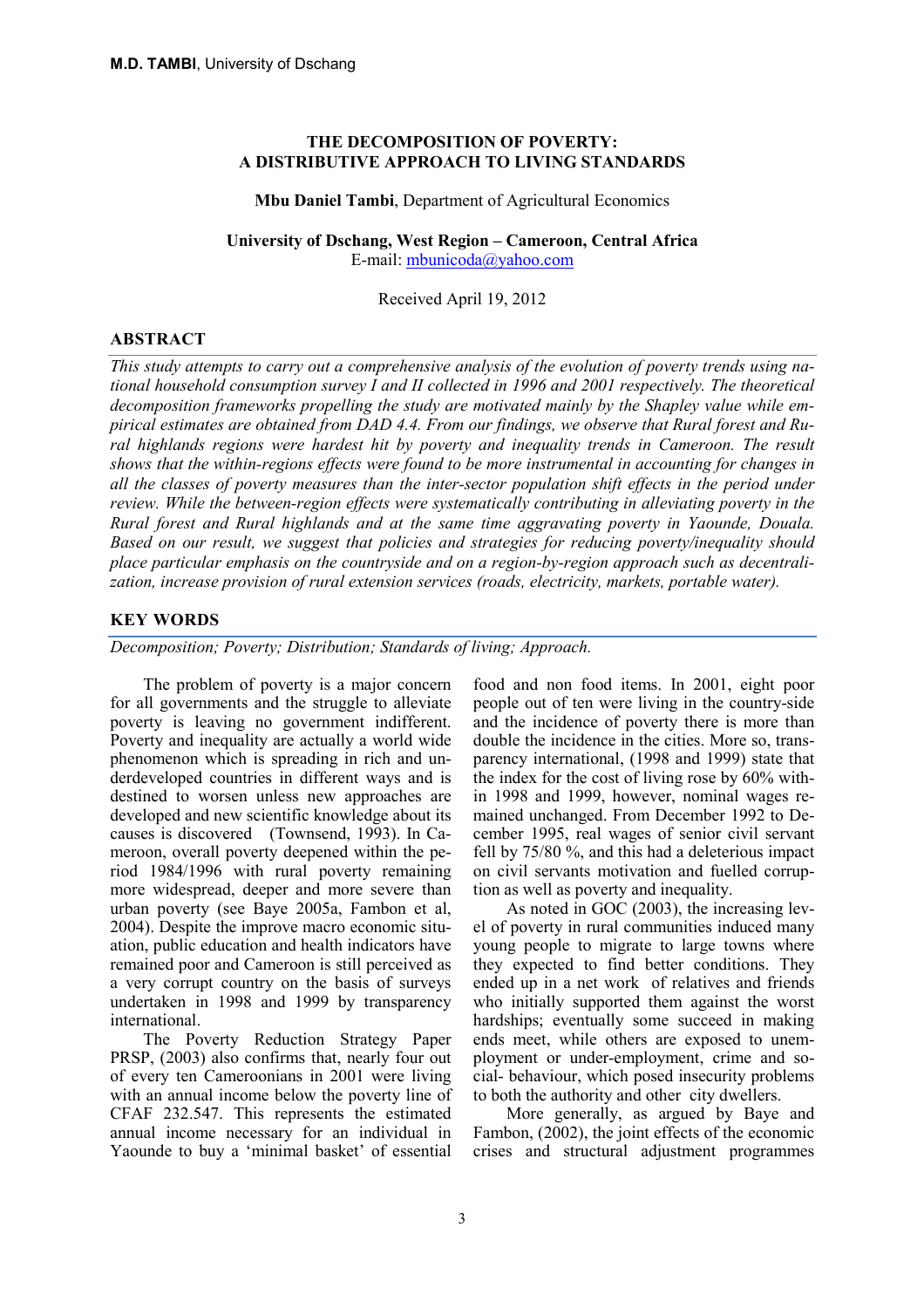(SAPs) forced many Cameroonians to adopt coping devices such as moonlighting, seeking for survival in the informal sector. Also, they engaged in occupational and geographical mobility, changing regional patterns of activities and productivities, and adopting ''behavioural innovations'' like corruption and other malpractices for survival. These adaptations are thought to have modified the pattern of welfare among households in the different regions and sectors of activities.

According to Baye (2006b), the adverse International environment as reflected in the overvaluation of the CFAF against the dollar and the sagging world market prices of commodity exports in the late 1980s and early 1990s, and its implications for government revenue, production, consumption and relative prices, led to 50% of devaluation of the CFAF in January 1994. Being a centre-piece of adjustment, the devaluation was intended to perform two functions: (1) reduce expenditure on imports and (2) re-allocate resources away from non-tradable commodities with a view to propping up the global competitiveness of the economy subsequent to the 1994 devaluation of the CFAF, Cameroon achieved macro-economic stability. Yet, rural incomes were slow to improve because much of the acreage under coffee and Cocoa had been abandoned, in addition to the typically low short run elasticities of supply of these commodities.

As a subject of debate, many authors have approached the study on poverty change in the living standard of Cameroon. Among these, are pioneer authors such as Araar (2003), Baye (2005a), NIS (2002), Fambon et al (2004), Njinkeu et al (1997). However, very little is known about the exact contributions of intra and inter sectoral components to changes in aggregate poverty using the 1996 and 2001 household survey. Yet, such knowledge is required for public policy, especially in an era when poverty eradication is gaining prominence in the policy menu.

The objective of this study include; I) to examine the evolution of poverty between 1996 and 2001, 2) to assess the relative importance of the Within and Between sector effects to changes in aggregate poverty, 3) To derive policy implications on the basis of the analysis.

The rest of this work is divided into four sectors: section II covers the theoretical framework, section three exposes the methodology, section four presents the results and discussions while section five submit the general conclusions of the study.

#### **THEORETICAL REVIEW**

The poverty measure used in this work, is that suggested by Foster, Greer and Thorbecke FGT, (1984) and reviewed by the World Bank (1990), Lipton and Ravallion, (1995) and Fields, (1997).These include the headcount index, the poverty gap and the squared poverty gap. FGT (1984) shows that these three poverty measures may all be calculated using the following formula:

$$
P_{\alpha} = \frac{1}{N} \sum_{i=1}^{M} \left( \frac{z - y_i}{z} \right)^{\alpha}, \text{ where } \alpha \ge 0,
$$

and  $y_i$  is the average real spending of i household, z is the poverty line, N is the number of adult equivalent households, M is the number of poor adult equivalent households,  $\alpha$  can be interpreted as a measure of poverty aversion or coefficient reflecting different degrees of importance, which a government might accord to the depth or severity of poverty.

As reviewed in Baye (2005), Ravallion and Huppi (1991), we made use of the P $\alpha$  class of poverty measures to identify the factors underlying the observed changes in aggregate poverty between two dates, *t* and *t+n*. This class of poverty measures is sub-group consistent and additively decomposable (FGT, 1984, Balisacan, 1995; Foster and Shorrocks, 1991). The factors explored were the intra and inter subgroup contributions to any observed changes in poverty. If *fk* and *Pαk* represent the population share and poverty level of subgroup k∈K, the property of subgroup decomposability of the P $\alpha$  class of poverty measures enables us to write the expres-

$$
sion P_{\alpha,t} = \sum_{k \in K} f_{k,t} P_{\alpha k,t} .
$$

The aggregate change in poverty between period t and t+n yields:

$$
\Delta P_{\alpha} = P_{\alpha, t+n} - P\alpha, t =
$$

$$
\sum_{k \in K} \left[ f_{k, t+n} P_{\alpha k, t+n} - f_{k, t} P_{\alpha k, t} \right] (1)
$$

The goal here is to account for the overall change in poverty,  $ΔPα$ , in terms of changes in poverty within subgroups,  $\Delta P$   $\alpha k = P$   $\alpha k, t+n-P$  $\alpha k, t, k \in K$ , and the population shifts between subgroups,  $\Delta f k = f k, t + n - f k, t, k \in K$ .

Ravallion and Huppi (1991) exploit the additive decomposability of the P $\alpha$  class of poverty measures to throw light on the relative importance of changes within sectors versus changes between them, such as due to the between sector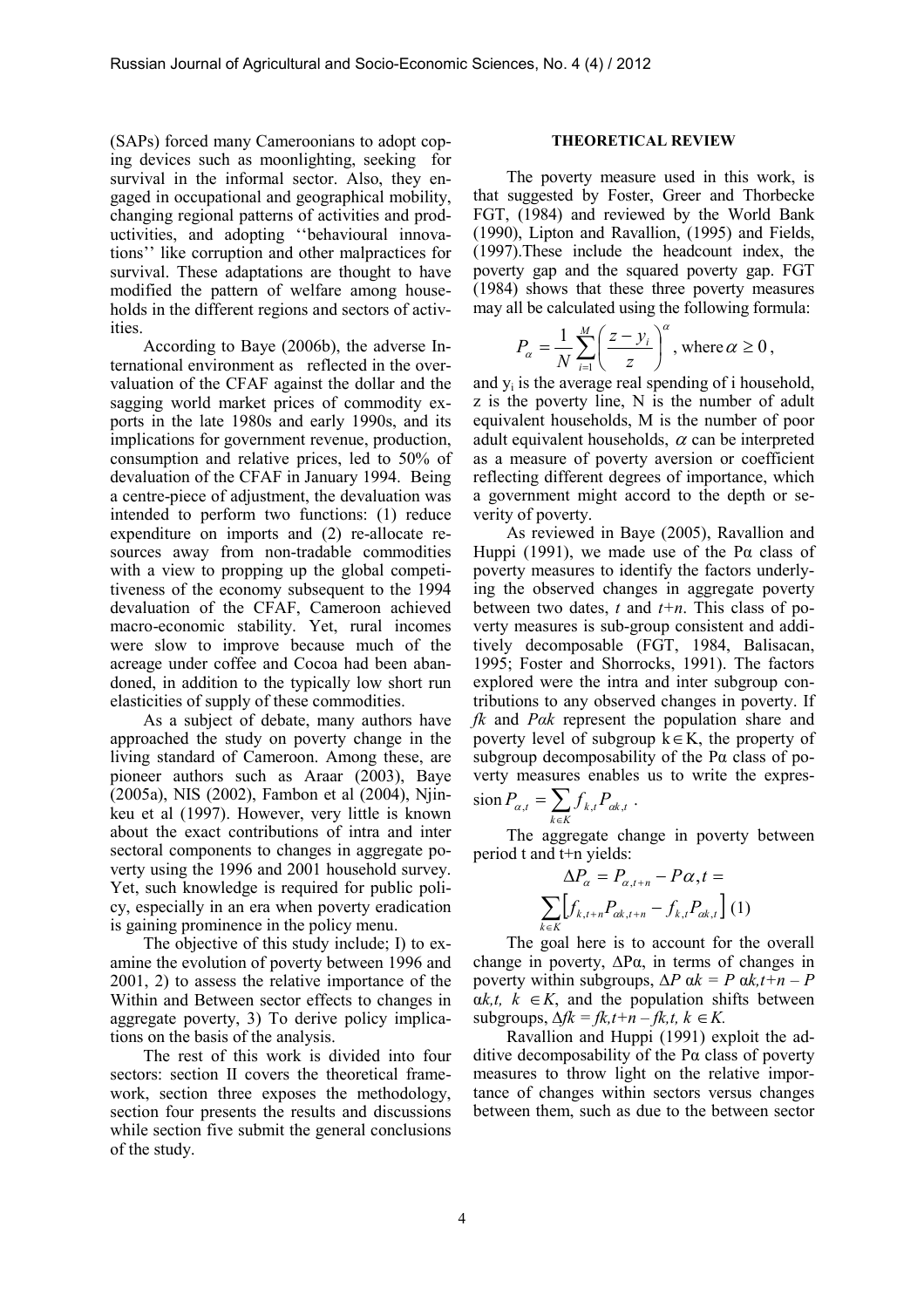population or work-force shifts.<sup>1</sup> This decomposition of the aggregate poverty change is not exact because it requires an interaction term to establish its identity. Using the above notations, the Ravallion-Huppi decomposition of an aggregate change in poverty can be expressed as:

$$
\Delta P_{\alpha} = P_{\alpha,t+n} - P\alpha, t = \sum_{k \in K} (P_{\alpha k,t+n} - P_{\alpha k,t}) f_{k,t}
$$
  
(Within sector effects)  
+ 
$$
\sum_{k \in K} (f_{k,t+n} - f_{k,t}) P_{\alpha k,t}
$$

(Between sector population shift effects)

$$
+\sum_{k\in K} \left(P_{\alpha k,t+n} - P_{\alpha k,t}\right) \left(f_{k,t+n} - f_{k,t}\right)
$$
\n(Interaction effects)

\n(2)

The within-sector effects are simply the contribution of poverty changes within sectors, controlling for their base period population shares. The between-group population shift effects are the contribution of changes in base period poverty due to changes in the distribution of the population across sectors between the based and terminal periods. The residual or interaction effects arise from the possible correlation between population shifts and within sector changes in poverty.

It has been suggested that the interaction term can be made to vanish by taking the average of the results got by using the initial and terminal periods as base periods. The problem with the averaging method is that it is not based on any theoretical underpinning. But this gap is filled when we appeal to the Shapley Value approach.

### **METHODOLOGY AND DATA SETTING**

**Methodology.** With regards to Baye (2005b), the methodology proposed here, performs exact decomposition of changes in aggregate measure poverty into within and between sector components that hinge on Shapley Value.<sup>2</sup>

An important issue in distributive analysis would be how to assign weights to the factors that contribute to an observed level or change in a

 $\overline{a}$ 

measure of living standards. For instance, the level and/or change of a distributive index between two dates may be attributable to factors such as within-sector and between-sector effects and analysts are interested in quantifying the relative importance of each component. There are different methods to perform the attribution, all of which must have to deal with the fact that the contribution of a factor depends on the presence of the other factors. This issue is similar to problems that arise in cooperative game theory, and recent literature in distributive analysis is proposing and applying an attribution according to the Shapley Value (see Shorrocks, 1999; Kabore, 2002; Rongve, 1995; Chantreuil and Trannoy, 1997; Baye, 2006b). We first appeal to cooperative game theory before applying the solution set to decomposed changes in poverty.

A typical question to address is what each player might reasonably expect to receive (or pay) as his or her share of the reward (or cost) in a cooperative game. The solution concept widely used in the theory of cooperative games to answer such questions is the Shapley Value (see Owen, 1977, Moulin 1988), which provides a recommendation for the division of the joint profits or costs of the grand coalition, while satisfying some reasonable properties.

For instance, let  $K = \{1, 2, ..., k, ..., m\}$  be a finite set of players. Non-empty sub-sets of K are called coalitions. To accomplish the division process, the players may form coalitions and the strength of each coalition is expressed as a characteristic function v. For any coalition or subset  $S \subseteq K$ , v(S) measures the share of the surplus or loss that the coalition, S, is capable of appropriating without resorting to agreements with players belonging to other coalitions.

For each player k, K∉*S* , Shapley (1953) proposes a value based on the player's marginal contribution – defined as the weighted mean of the marginal contributions  $v(S \cup \{k\})$  -  $v(S)$  of player *k* in all coalitions  $S \subseteq K - \{k\}$ . That is, player *k* is attributed the extra amount that he brings to the existing coalition of players. To identify this value, we imagine that the m players are randomly ranked in some order, or join the game in a random order, defined by  $\sigma$ ,

$$
\sigma = \left\{ \underbrace{\sigma_1, \sigma_2, ..., \sigma_{k-1}}_{s}, \sigma_k, \underbrace{\sigma_{k+1}, ..., \sigma_m}_{m-s-1} \right\} \quad (3)
$$

and then successively eliminated in that order. The elimination of players reduces the share accruing to the group of those not yet eliminated.

<sup>&</sup>lt;sup>1</sup> As observed by Shorrock, (1999) and reviwed by Kaboré, (2002), standard decomposition techniques typically confront four major problems: (1) The contribution assigned to each specific factor does not always have an intuitive clear meaning, (2) Decomposition produced use only applicable to certain poverty and inequality indices; (3) The type of contributing factors considered are usually limited, (4) Above all, conventional decomposition methods lack a shared theoretical framework.

 $2$  The exposition of the Shapley Value Submitted here draws heavily on the Succinct Discussion in Baye (2006b, 2007).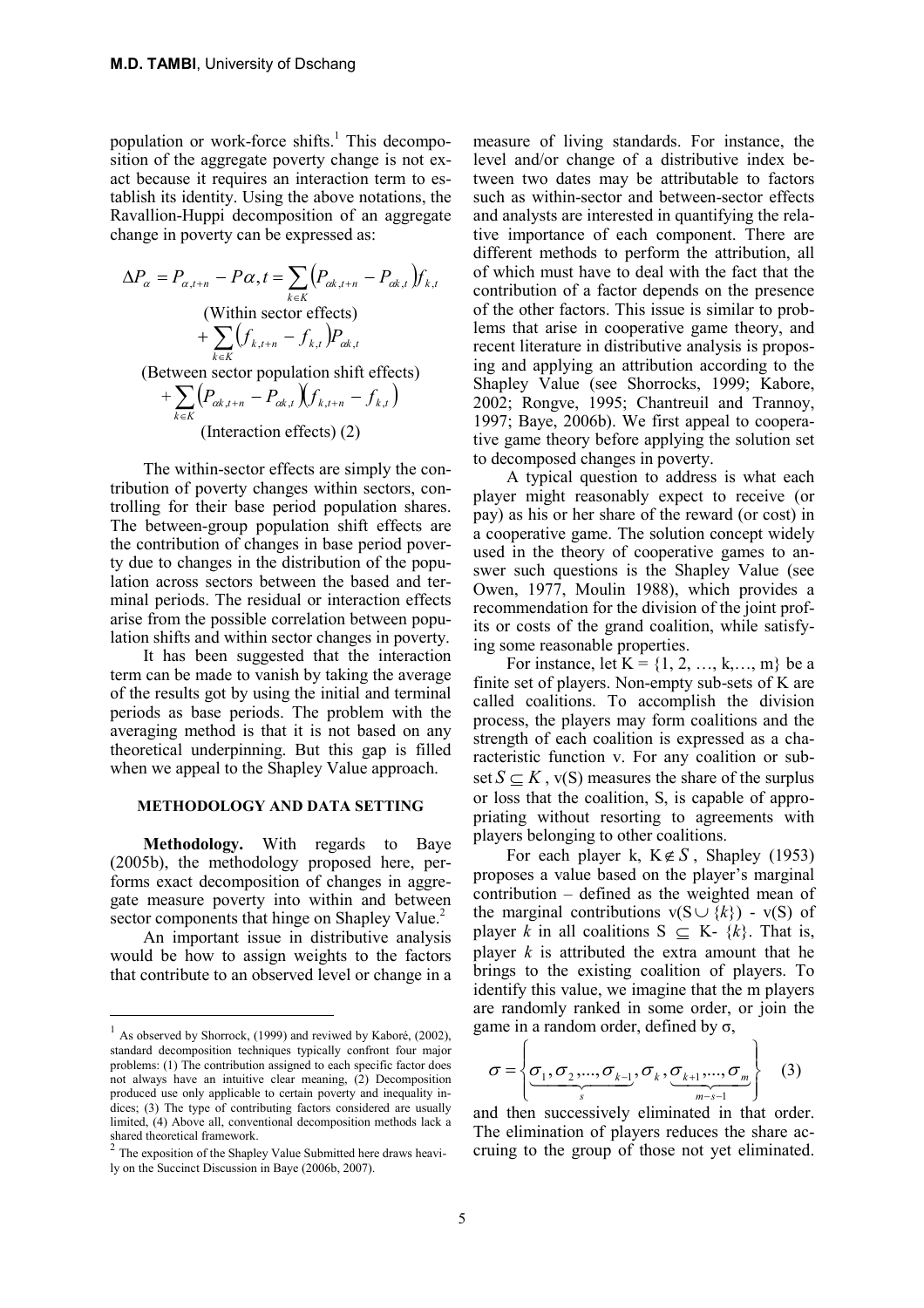When the coalition, S, is composed of s elements, we can only find the value they will obtain,  $v(S)$ , when the first s elements of  $\sigma$  are exactly the elements of S. The weight of the coalition S is measured by the probability that the first s elements of  $\sigma$  are all elements of S. This probability is found by dividing the number of ordered arrangements of which the first s elements are all in S by the total number of possible ordered arrangements. The numerator can be obtained by imagining that the first s players are orderly arranged in a sequence and the remaining m-s-1 players are also orderly arranged in another sequence.

The number of possible ordered arrangements is the number of permutations of m players taken m at a time, which is m!. By the same reasoning, since the first s players yield s! number of permutations, the remaining m-s-1 players would yield (m-s-1)! Number of Permutations. The number of ordered arrangements in which the first s players are all elements of S is thus given by  $s!(m-s-1)!$ .

The weight (or probability) that the first s elements of  $\sigma$  are all elements of S is thus defined by s!(m-s-1)!/m!, where s is the size of the coalition S. This weight also measures the probability that the player before player *k* will be in S. The Shapley Value of player *k*, denoted by  $\varphi_k^{sh}(K, v)$ , is thus the weighted mean of his marginal contributions  $v(S \cup \{k\})$  -v(S) over the set of coalitions  $S \subseteq K - \{k\}$  given by:

$$
\varphi_k^{sh}(K, v) = \sum_{s=0}^{m-1} \sum_{\substack{S \subseteq K - \{k\} \\ |S| = s}} \frac{s!(m - s - 1)!}{m!} [v(S \cup \{k\}) - v(S)] \tag{4}
$$
\nby convention,  $0! = 1$  and  $v(\phi) = 0$ 

To apply the Shapley Value in distributive analysis instead; of considering m players as in cooperative game theory, we now consider m factors that contribute in the explanation of an observed phenomenon. The Shapley Value given in Equation 4 satisfies all three of Shapley's axioms. They state that: (1) the expression  $\varphi_k^{sh}(K, v)$  should be symmetric (or anonymous) in the sense that the contributions assigned to any given factor should not depend on the way in which the factors are labelled or listed. In order words,  $\phi_k^{sh}(K, v)$  should be independent of the factor's label,  $1, 2, \ldots, m$ ; and  $(2)$  the decomposition should be efficient, that is, it should be exact and additive, so that, for  $\forall_k \in K$ ,

$$
\forall_{k+1} \in K, \phi_k^{sh}(K, v) \cap \phi_{k+1}^{sh}(K, v) = \phi \text{ and}
$$

$$
\sum_{k=1}^m \phi_k^{sh}(K, v) = v(K).
$$

That is, the intuitively appealing contributing factors should form a partition, so that there is no need for vague concepts such as residual or interaction terms to secure the identity of the decomposition.

Since by the additivity axiom the set of factors completely determine the aggregate indicator, which could be at levels or changes, it is convenient to assume that  $v(\phi) = 0$ , in the sense that the aggregate indicator is zero when all the factors are extracted.

Applying the Shapley approach to sectoral decomposition, we denote the within sector factors by *W* and the between sector population shift factors by *B*. This implies that Equation 2 can also be expressed using the characteristic function v as  $\Delta P \alpha = v \alpha / W, B$ . Here we have only two factors and the two elimination sequences are given by  $\{W, B\}$  and  $\{B, W\}$ .

Following Baye (2006b, 2007), from Equation 1,  $\Delta P_a$  explains the overall change in poverty and which can now be rewritten in terms of exactly two components: changes in poverty within-sector and between-sector population shift effects as:

$$
\Delta P_{\alpha} = \phi_{\alpha W}^{sh}(2, v) + \phi_{\alpha B}^{sh}(2, v)
$$
  
= 0.5 $\sum_{k \in K}$  [ $f_{k,t} + f_{k,t+n}$ ]  $\Delta P_{\alpha k} + 0.5\sum_{k \in K}$  [ $P_{\alpha k,t} + P_{\alpha k,t+n}$ ]  $\Delta f_k$  (5)  
= Within-Sector Effects + Between-Sector  
Population Shift Effects

In contrast with the standard sectoral decomposition in Equation 2, as suggested by Ravallion and Huppi (1991), there is no interaction term in the Shapley decomposition in Equation (5).

**Data Setting.** Our approach to poverty in this study is based on the method of basic food and non food needs, identified using data from the two Cameroonian household surveys; ECAM I and ECAM II that were conducted nationwide by the national institute of statistics in 1996 and 2001 respectively. They provided a clear picture of poverty and living conditions in Cameroonian households. This statistics is defined as a snap shot of activities (economic, social, demographic) in a particular place at a particular time. The household prices of ECAM 1 and ECAM 11 were harmonised in other to make them comparable.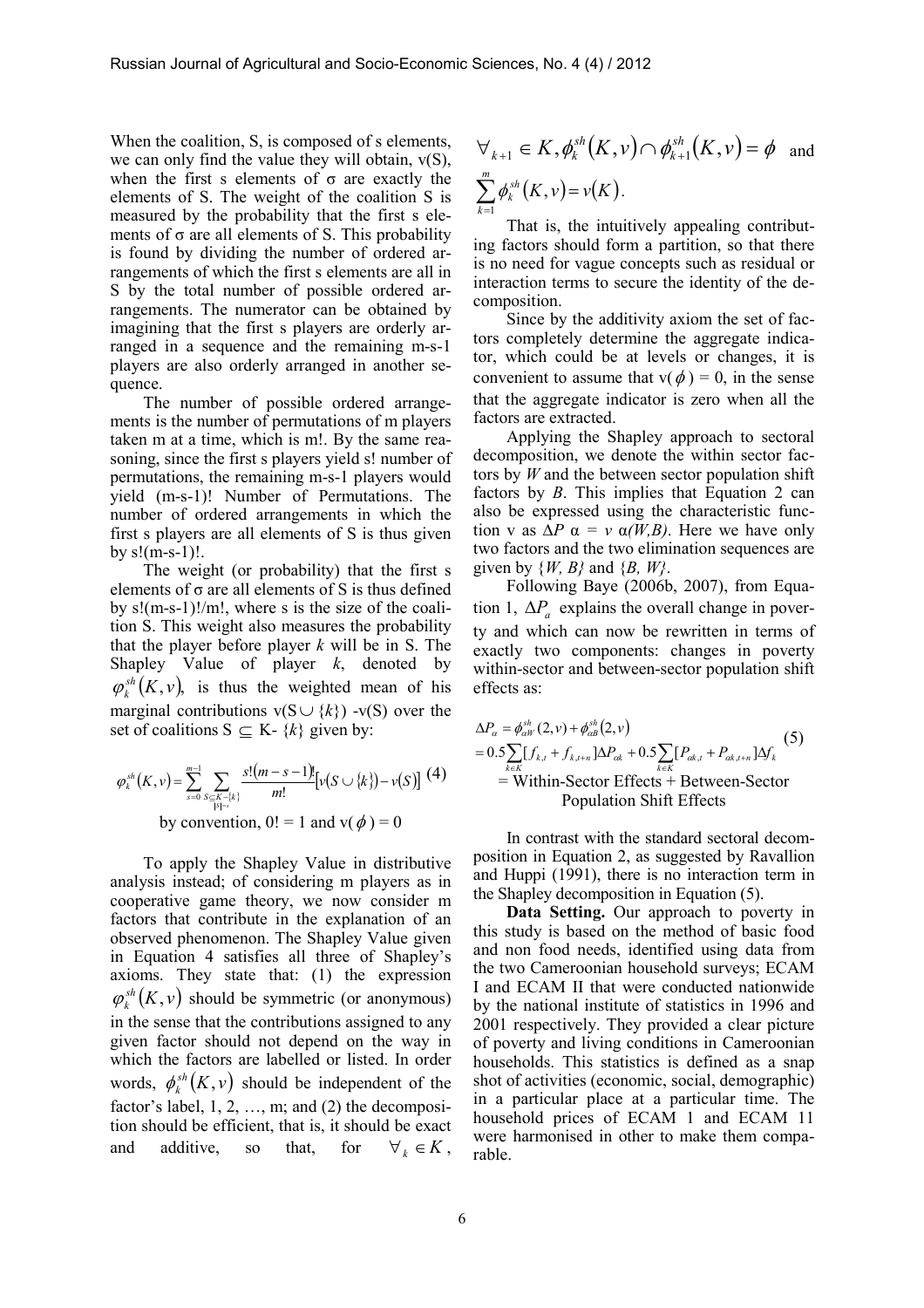Also 1996 total expenditures were scaled up, employing consumer price indices, to express them in terms of 2001 prices to enable us use the poverty line computed from the 2001 survey for the two periods (See, NIS 2002). The welfare indicator used is expenditures per adult equivalent. Since the composition of households by age was captured by the surveys, we followed previous studies in Cameroon to adopt a hybrid of the Oxford Equivalent Scale by attributing adult equivalent scales of 0.5 for household members aged below 15 years and 1 for those aged 15 and above. This adult equivalent scale is consistent with 2400 kcal per adult per day to exercise normal activity (See, Araar 2006, Baye 2007).

The standard of living indicator used for determining the poverty threshold is annual household consumption. The poverty threshold was thus set as 232547CFAF in 2001 versus 148000 in 1996. For purposes of comparing the poverty situation between 1996 and 2001, a new threshold of 185 490 CFAF per year per adult equivalent was estimated by the National Institute of Statistics. This is the poverty line used in the computation of this study.

## **EMPIRICAL RESULTS AND POLICY RECOMMENDATION**

# **Evolution of the Head Count Index (** ∆*P*0 **).**

As seen in Table 1, the incidence of poverty in 1996 and 2001 at the national level was 53.3% and 40.2% respectively, using a poverty line of 185 490CFAF. These results show that the prevalence of poverty retreated by some 13.1% within five years. Disaggregating the prevalence of poverty at regional levels depicts similar tendencies.

The incidence of poverty at the regional level between 1996 and 2001 is highest in the forest region and in the Rural highlands. In these areas, however, there has been a noticeable decline in poverty: the incidence was 55.4% and 50.7% respectively in 2001 compare to 72.5% and 62.9% in 1996 representing a decline of 17.1% and 12.2% points respectively. On the contrary, the phenomenon has accentuated in the savannah region (especially in the North and Extreme North Provinces), where the incidence rose by 1.3% points. The survey results also shows that within this period, poverty is more pronounce in rural than in urban areas.

|                 | 1996       |         | 2001    |            |         | Difference in Contribution |                     |
|-----------------|------------|---------|---------|------------|---------|----------------------------|---------------------|
| Region          | Proportion | Po      | ACi     | Proportion | Po      | ACi                        | $(2001)$ - $(1996)$ |
|                 | 0.071      | 0.490   | 0.035   | 0.087      | 0.183   | 0.016                      | $-0.307$            |
| Yaounde         | (0.010)    | (0.041) | (0.006) | (0.006)    | (0.020) | (0.002)                    | (0.007)             |
| Douala          | 0.098      | 0.373   | 0.036   | 0.097      | 0.185   | 0.018                      | $-0.188$            |
|                 | (0.014)    | (0.059) | (0.008) | (0.006)    | (0.016) | (0.002)                    | (0.009)             |
| Other towns     | 0.129      | 0.363   | 0.047   | 0.164      | 0.262   | 0.043                      | $-0.101$            |
|                 | (0.019)    | (0.043) | (0.010) | (0.017)    | (0.019) | (0.005)                    | (0.011)             |
| Rural forest    | 0.182      | 0.725   | 0.132   | 0.145      | 0.554   | 0.080                      | $-0.171$            |
|                 | (0.022)    | (0.028) | (0.018) | (0.022)    | (0.039) | (0.015)                    | (0.023)             |
| Rural highlands | 0.279      | 0.629   | 0.176   | 0.0262     | 0.507   | 0.133                      | $-0.122$            |
|                 | (0.040)    | (0.058) | (0.034) | (0.028)    | (0.027) | (0.016)                    | (0.037)             |
| Rural savannah  | .0.242     | 0.444   | 0.108   | 0.245      | 0.457   | 0.112                      | $-0.013$            |
|                 | (0.031)    | (0.097) | (0.025) | (0.028)    | (0.033) | (0.016)                    | (0.029)             |
| Cameroon        | 1.000      | 0.533   |         | 1.000      | 0.402   |                            | 0.131               |
|                 | (0.000)    | (0.033) |         | (0.000)    | (0.015) |                            | (0.036)             |

Table 1 – Regional incidence of poverty in 1996 and 2001 in Cameroon

**Source:** Computed by the author from ECAM I and ECAM II Survey Data. Notes: Poverty line = 185.490 CFA francs per adult equivalent per year. Figures in parenthesis represent standard errors, Po is head count index, ACi is the absolute contribution.

**Decomposition of** ∆*P*0 **to Within-and Between-Group Effects.** Table 2 summits a sectoral decomposition of 13.1% points degrees of the head count index between 1996 and 2001. The absolute contributions of Yaounde, Douala and other towns to alleviating the incidence of poverty were favourable, but much lower in both cases.

In a nutshell while all the intra-sector effects contributed favourably, the inter sector population shift effects lessened the Yaounde, Douala, other towns and Rural savannah contributes to the declining incidence of poverty.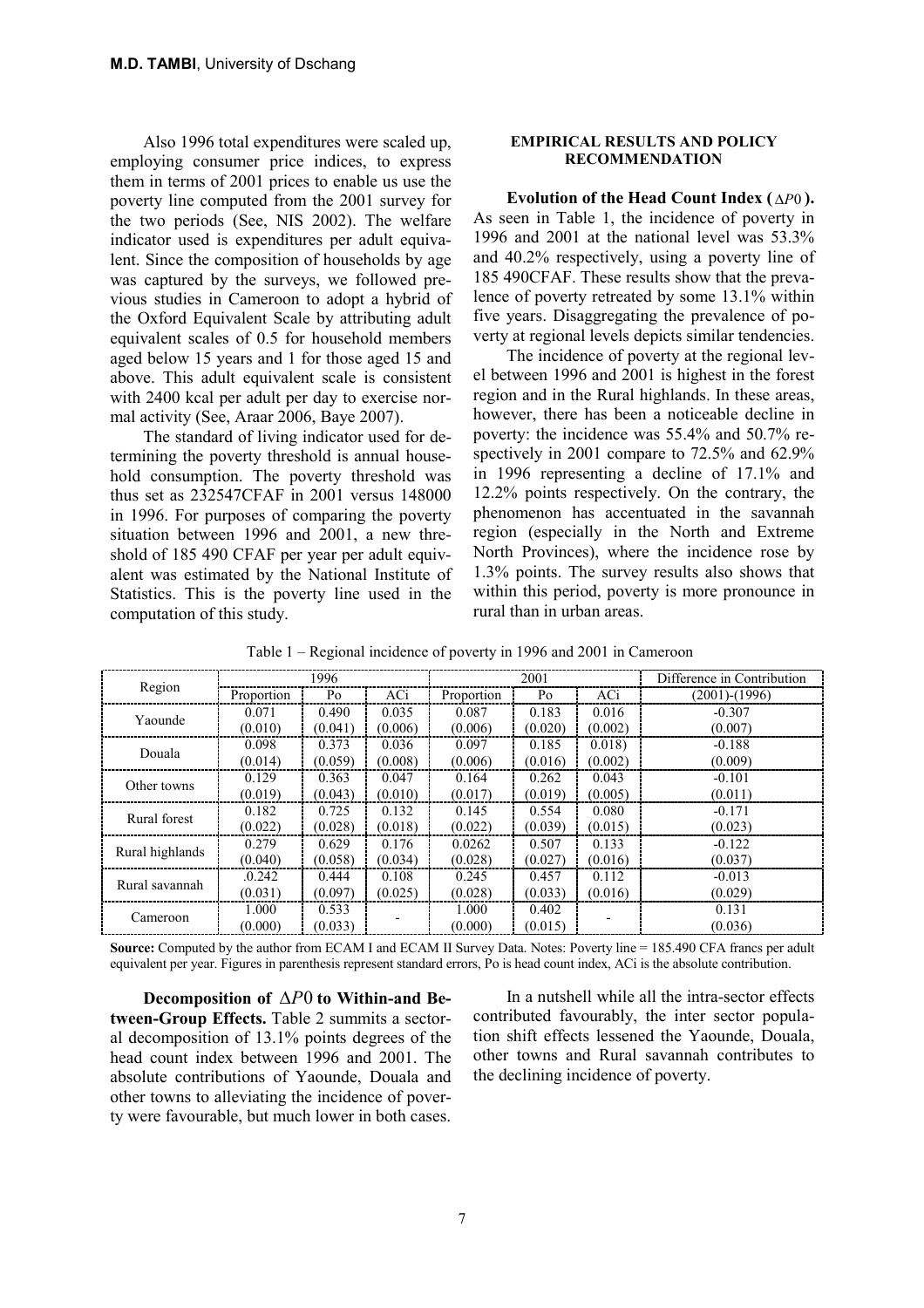|                 | 1996-2001            |                      |                       |  |  |  |  |  |
|-----------------|----------------------|----------------------|-----------------------|--|--|--|--|--|
| Region          | Intra-sector effects | Inter-sector effects | Impact on $\Delta Po$ |  |  |  |  |  |
| Yaounde         | $-0.024(0.000)$      | 0.005(0.000)         | $-0.019(0.007)$       |  |  |  |  |  |
| Douala          | $-0.018(0.000)$      | $-0.000(0.000)$      | $-0.018(0.009)$       |  |  |  |  |  |
| Other towns     | $-0.015(0.000)$      | 0.011(0.000)         | $-0.004(0.011)$       |  |  |  |  |  |
| Rural forest    | $-0.028(0.000)$      | $-0.024(0.000)$      | $-0.052(0.023)$       |  |  |  |  |  |
| Rural highlands | $-0.033(0.000)$      | $-0.009(0.000)$      | $-0.042(0.037)$       |  |  |  |  |  |
| Rural savannah  | 0.003(0.000)         | 0.001(0.000)         | 0.004(0.029)          |  |  |  |  |  |
| Cameroon        | $-0.115(0.000)$      | $-0.016(0.000)$      | $-0.131(0.000)$       |  |  |  |  |  |

Table 2 – Regional decomposition of ∆*Po* into within and between group effects: Shapley Decomposition Approach

**Source:** Computed by the author from ECAM I and ECAM II Survey Data. Notes: Poverty line = 185 490 CFA francs per adult equivalent per year, figures in parenthesis represent standard errors, ∆*Po is change in head count index.*

Evolution of the Poverty-gap Index  $(\Delta P_1)$ . With respect to the results presented in table 3, an analysis of the depth of poverty shows that the two largest cities, Douala and Yaounde that accounts for about 20% of the country's total population, contributes only 13.3% points and 8.6% points as those classed as poor using a poverty

line of 185 490 CFAF per adult equivalent. The fall in income gap disparity of Cameroon as a whole was felt in all the regions, while the fall in income gap disparity of the poor from the poverty line was largest in Yaounde and Douala, the savannah region had the least percentage fall.

|                 | 1996       |                |         | 2001       |         |         | Difference in Contribution |
|-----------------|------------|----------------|---------|------------|---------|---------|----------------------------|
| Region          | proportion | P <sub>1</sub> | ACi     | proportion | P1      | ACi     | $(2001)$ - $(1996)$        |
| Yaounde         | 0.071      | 0.184          | 0.013   | 0.087      | 0.051   | 0.004   | 0.133(0.003)               |
|                 | (0.010)    | (0.023)        | (0.003) | (0.006)    | (0.007) | (0.001) |                            |
| Douala          | 0.098      | 0.134          | 0.013   | 0.097      | 0.048   | 0.005   | 0.086(0.004)               |
|                 | (0.014)    | (0.027)        | (0.004) | (0.006)    | (0.005) | (0.001) |                            |
| Other towns     | 0.129      | 0.121          | 0.016   | 0.164      | 0.078   | 0.013   | 0.043(0.004)               |
|                 | (0.019)    | (0.018)        | (0.003) | (0.017)    | (0.00)  | (0.002) |                            |
| Rural forest    | 0.182      | 0.266          | 0.048   | 0.145      | 0.209   | 0.030   | 0.057(0.010)               |
|                 | (0.022)    | (0.043)        | (0.007) | (0.022)    | (0.028) | (0.007) |                            |
| Rural highlands | 0.279      | 0.229          | 0.064   | 0.262      | 0.209   | 0.055   | 0.02(0.018)                |
|                 | (0.040)    | (0.043)        | (0.016) | (0.028)    | (0.020) | (0.008) |                            |
| Rural savannah  | 0.242      | 0.152          | 0.037   | 0.245      | 0.140   | 0.034   | 0.012(0.010)               |
|                 | (0.031)    | (0.037)        | (0.009) | (0.028)    | (0.014) | (0.005) |                            |
| Cameroon        | 1.000      | 0.191          |         | 1.000      | 0.141   |         | 0.05(0.019)                |
|                 | (0.000)    | (0.017)        |         | (0.000)    | (0.009) |         |                            |

Table 3 – Regional depth of poverty in 1996 and 2001 in Cameroon

**Source:** Computed by the author from ECAM I and ECAM II Survey Data. Notes: Poverty line = 185 490 CFA francs per adult equivalent per year. Figures in parenthesis represent standard errors, PI poverty-gap index, ACi is the absolute contribution.

**Decomposition of ∆***P1* **into Within- and Between-Group.** The results presented here are basically tracing the same story line as revealed in the analysis of the head count index. Here, there is a national decline in the poverty gap of 4.9% points, of this percentage decline, Yaounde accounted for 0.9%, Douala 0.8%, Other towns 0.2%, Rural forest 1.8%, Rural highlands 0.1% and Rural savannah 0.3% points.

A clear observation of regional decomposition of changes in the Poverty gap index into within and between group effects shows that between 1996 - 2001. In the same line the intra sector effects in the country was 4.3%. As in intrasector contribution, the rural sector effects con-

tributed more in the period 1996-2001 with contribution effects of 2% for Yaounde, 0% each for Douala and Rural Savannah, 0.4% each for Other towns and Rural highlands 0.9% for Rural forest respectively.

The inter sector effects with 0.7% contributes more favourably in explaining changes in the poverty-gap as compare to the intra sector effects with 4.3% points. The impact of povertygap is felt more in Rural forest (1.8%) and least felt in Rural savannah with 0.2% points. On the general scale there is an absolute decline in the poverty-gap between 1996 and 2001 and the same applied in both the intra sector effects and inter sector effects.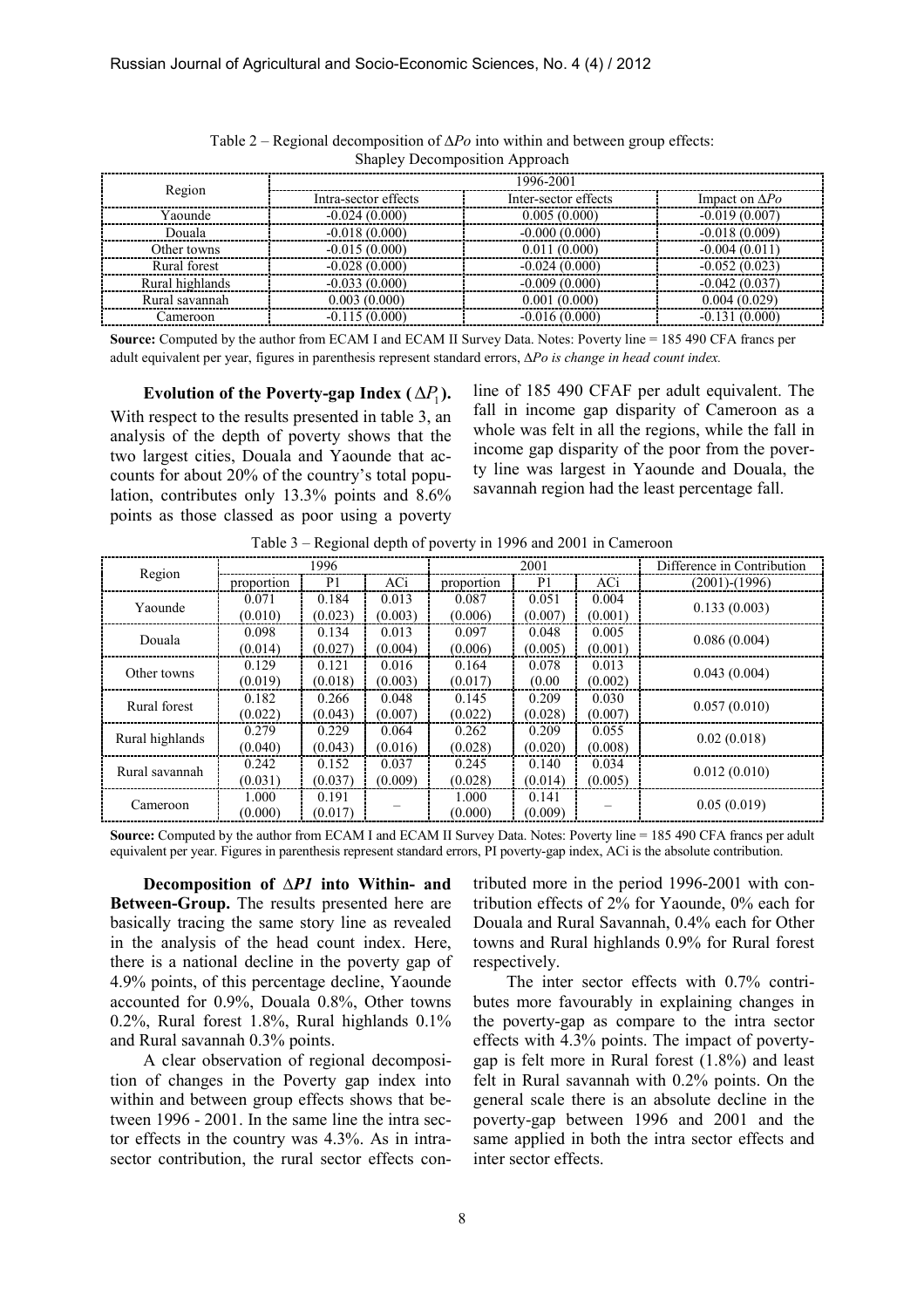|                 | 1996-2001            |                      |                        |  |  |  |  |  |
|-----------------|----------------------|----------------------|------------------------|--|--|--|--|--|
| Region          | Intra-sector effects | Inter-sector effects | Impact on $\Delta P_1$ |  |  |  |  |  |
| Yaounde         | $-0.011(0.000)$      | 0.002(0.000)         | $-0.009(0.003)$        |  |  |  |  |  |
| Douala          | $-0.008(0.000)$      | $-0.000(0.000)$      | $-0.008(0.004)$        |  |  |  |  |  |
| Other towns     | $-0.006(0.000)$      | 0.004(0.000)         | $-0.003(0.004)$        |  |  |  |  |  |
| Rural forest    | $-0.009(0.000)$      | $-0.009(0.000)$      | $-0.018(0.010)$        |  |  |  |  |  |
| Rural highlands | $-0.006(0.000)$      | $-0.004(0.000)$      | $-0.009(0.018)$        |  |  |  |  |  |
| Rural savannah  | $-0.003(0.000)$      | 0.000(0.000)         | $-0.002(0.010)$        |  |  |  |  |  |
| ∷ameroon        | $-0.043(0.000)$      | $-0.007(0.000)$      | $-0.049(0.000)$        |  |  |  |  |  |

Table 4 – Regional Decomposition of ∆*P1* into Within-and Between-Group Effects: Shapley Decomposition Approach

**Source:** Computed by the author from ECAM I and ECAM II Survey Data. Notes: Poverty line = 185.490 CFA francs per adult equivalent per day. Figures in parenthesis represent standard errors; ∆*P1 is change in poverty-gap index.*

**Evolution of the Squared Poverty-gap Index** ( $\Delta P2$ ). In Table 5, one notice that at the national level the severity of Poverty stood at 9.0% for 1996 and 7.2% for 2001. However despite these values, the severity of poverty retreated between this 1996-2001 periods for about 2%. From above statistical presentation, one can see clearly that in this period (1996-2001) Rural for-

est and Rural highlands experience more of poverty severity as compared to other regions. It can equally be notice that despite the weight of poverty inequality, poverty at the regional level retreated between 1996-2001 with Yaounde scoring 6.8%, Douala 4.3%, Other towns 2.1% Rural forest 1.5%, Rural highlands 0.3% and Rural Savannah by 1% respectively.

|                 | 1996       |                | 2001    |            |                | Difference in Contribution |                 |
|-----------------|------------|----------------|---------|------------|----------------|----------------------------|-----------------|
| Region          | proportion | P <sub>2</sub> | ACi     | Proportion | P <sub>2</sub> | ACi                        | $(2001)-(1996)$ |
| Yaounde         | 0.071      | 0.089          | 0.006   | 0.087      | 0.021          | 0.002                      |                 |
|                 | (0.010)    | (0.013)        | (0.002) | (0.006)    | (0.003)        | (0.000)                    | 0.068(0.002)    |
| Douala          | 0.098      | 0.063          | 0.006   | 0.097      | 0.020          | 0.002                      | 0.043(0.002)    |
|                 | (0.014)    | (0.015)        | (0.002) | (0.006)    | (0.003)        | (0.000)                    |                 |
|                 | 0.129      | 0.055          | 0.007   | 0.164      | 0.034          | 0.006                      | 0.021(0.002)    |
| Other towns     | (0.019)    | (0.009)        | (0.002) | (0.017)    | (0.003)        | (0.001)                    |                 |
| Rural forest    | 0.182      | 0.124          | 0.022   | 0.145      | 0.109          | 0.016                      | 0.015(0.006)    |
|                 | (0.022)    | (0.011)        | (0.003) | (0.022)    | (0.023)        | (0.005)                    |                 |
|                 | 0.279      | 0.109          | 0.031   | 0.262      | 0.112          | 0.029                      | $-0.003(0.010)$ |
| Rural highlands | (0.040)    | (0.026)        | (0.009) | (0.028)    | (0.015)        | (0.005)                    |                 |
| Rural savannah  | 0.242      | 0.072          | 0.017   | 0.245      | 0.062          | 0.015                      |                 |
|                 | (0.031)    | (0.019)        | (0.005) | (0.028)    | (0.008)        | (0.003)                    | 0.01(0.005)     |
| Cameroon        | 1.000      | 0.090          |         | 1.000      | 0.070          |                            |                 |
|                 | (0.000)    | (0.009)        |         | (0.000)    | (0.006)        |                            | 0.020(0.011)    |

Table 5 – Regional inequality of poverty in 1996 and 2001 in Cameroon

**Source:** Computed by the author from ECAM I and ECAM II Survey Data. Notes: Poverty line = 185 490 CFA francs per adult equivalent per year. Figures in parenthesis represent standard errors, P2 is squared poverty-gap index, ACi is the absolute contribution.

**Decomposition of ∆***P2* **into Within-and Between-Group Effect.** Table 6 traces the same story as Table 4 and 5. Thus considering intrasector effects between 1996 and 2001, Yaounde contributed 0.5%, Douala 0.4%, Other towns 03%, Rural Savannah 0.2% respectively while the entire Cameroon economy contributed 1.7%. In the same line, the inter sector effects at the regional level was 0.1% for Yaounde, Douala is 0.0%, Other towns 0.02%, Rural forest 0.4% Rural highlands 0.2%, Rural Savannah 0.0% and 0.4% for the national territory respectively. From observation, though the percentages might change, the inter sector effects contributes favourably though the contribution of intra sector effects is non negligible.

However, considering the intra and the sector effects one can observed that regionally Yaounde contributed 0.4%, Douala 0.4%, Other towns 0.1%, Rural forest 0.6%, Rural highlands 0.1%, Rural Savannah 0.2% respectively for 1996-2001. Also during this same period the national territory of Cameroon contributed 0.1% to the intra and inter effects.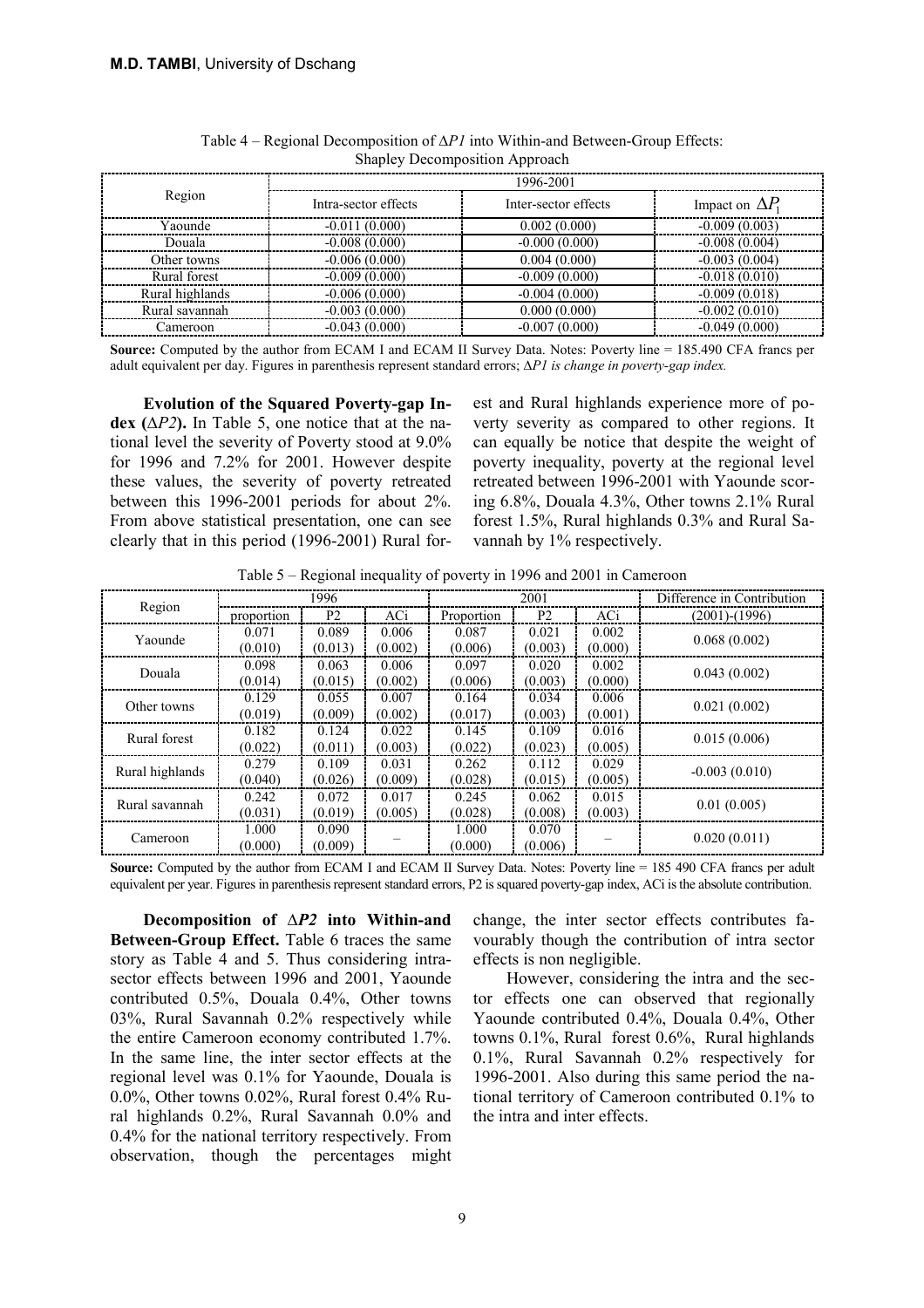|                 | 1996-2001            |                      |                       |  |  |  |  |  |
|-----------------|----------------------|----------------------|-----------------------|--|--|--|--|--|
| Region          | Intra-sector effects | Inter-sector effects | Impact on $\Delta P2$ |  |  |  |  |  |
| Yaounde         | $-0.005(0.000)$      | 0.001(0.000)         | $-0.004(0.002)$       |  |  |  |  |  |
| Douala          | $-0.004(0.000)$      | $-0.000(0.000)$      | $-0.004(0.002)$       |  |  |  |  |  |
| Other towns     | $-0.003(0.000)$      | 0.002(0.000)         | $-0.001(0.002)$       |  |  |  |  |  |
| Rural forest    | $-0.002(0.000)$      | $-0.004(0.000)$      | $-0.006(0.002)$       |  |  |  |  |  |
| Rural highlands | 0.001(0.000)         | $-0.002(0.000)$      | $-0.001(0.006)$       |  |  |  |  |  |
| Rural savannah  | $-0.002(0.000)$      | 0.000(0.000)         | $-0.002(0.005)$       |  |  |  |  |  |
| Cameroon        | $-0.017(0.000)$      | $-0.004(0.000)$      | $-0.021(0.000)$       |  |  |  |  |  |

Table 6 – ∆*P2* into Within-and Between Group-Effect: Shapley Decomposition Approach

**Source:** Computed by the author from ECAM I and ECAM II Survey Data. Notes: Poverty line = 185 490 CFA francs per adult equivalent per year, figures in parenthesis represent standard errors ∆*P2 is squared poverty-gap.*

Based on our analysis and in conformity with Baye (2006b), this observation is attributed to the importance of migration in the fight against poverty by the poor themselves. He suggested two possible transmission mechanisms that can explain this:

1. Remittances made by rural-urban migrants, who generally leave part of their family in rural areas and maintain active ties with them.

2. The rural consumption increasing effects of migration in the face of underemployment in rural agriculture, with or without remittances.

More so, we can outlined that the important result emanating from this study is that Rural forest and Rural highlands regions were hardest hit by poverty and inequality trends in Cameroon. This observation means that the income gap (differences) was so wide in Other towns, Rural forest and Rural highlands as compare to other regions. This difference can be explained as follows:

1. Natural heritage, whereby those who inherited properties receive an additional advantage which put them ahead of life as compare to those without this initial wealth.

2. Income distribution in this region is highly skewed this explains why the gap between the poor and the non poor is more pronounced. From our result, we suggest that policies and strategies for reducing poverty/inequality should place particular emphasis on the countryside and on a region-by-region approach such as decentralization, increase provision of rural extension services (roads, electricity, markets, portable water and etc).

## **REFERENCES**

- Araar, A. (2003). "The Shapley Value", paper presented at the Sisera Training Workshop on Poverty Dynamics, 22-30 January, Kampala, Uganda.
- Araar, A. (2006). On the Decomposition of the Gini Coefficient; an Exact Approach with an illustration using Cameroonian data. Working Paper 06-02.
- Balisacan, A.M. (1995). Anatomy of Poverty During Adjustment: The Case of the Philippines. Economic Development and Cultural Change 44(1) 33-60.
- Baye, M.F. (2007). Exact Configuration of Poverty, inequality and Polarization Trends in the Distribution of well-being in Cameroon. Final report submitted to African Economic Research Consortium.
- Baye, M.F. (2006b). Growth, Redistribution and Poverty changes in Cameroon: A Shapley Decomposition Analysis, journal of African economics, Vol. 15,  $N^{\circ}$  4 pp 543-570.
- Baye, M.F. (2005a). Structure of Sectoral Decomposition of aggregate. Poverty changes in Cameroon. Paper presented at the international conference on shared Growth in Africa-Accra. Organised by Cornell University/ISSR/The WORLD Bank, PP21- 22.
- Baye, M.F. and Fambon, F. (2002). Decomposition of Inequality in the Distribution Living Standard in Cameroon, African journal of economic policy, Vol. 9, N° 2, pp 51-75
- Chantreuil, F. and Trannoy, A. (1997). "Inequality Decomposition Values" mimeo, universitè de Cergy – Pointoise.
- Duclos, J.Y. (2002). Poverty and equity: theory and estimation. CREFA, Universitè Laval, Canada, Preliminary Version, January 2002.
- Fambon, S. Baye, F.M. Noumbar, J. Tamba, I. and Amin, A.A. (2004). Dynamique de la pauvreté et de la Répartition des Revenues